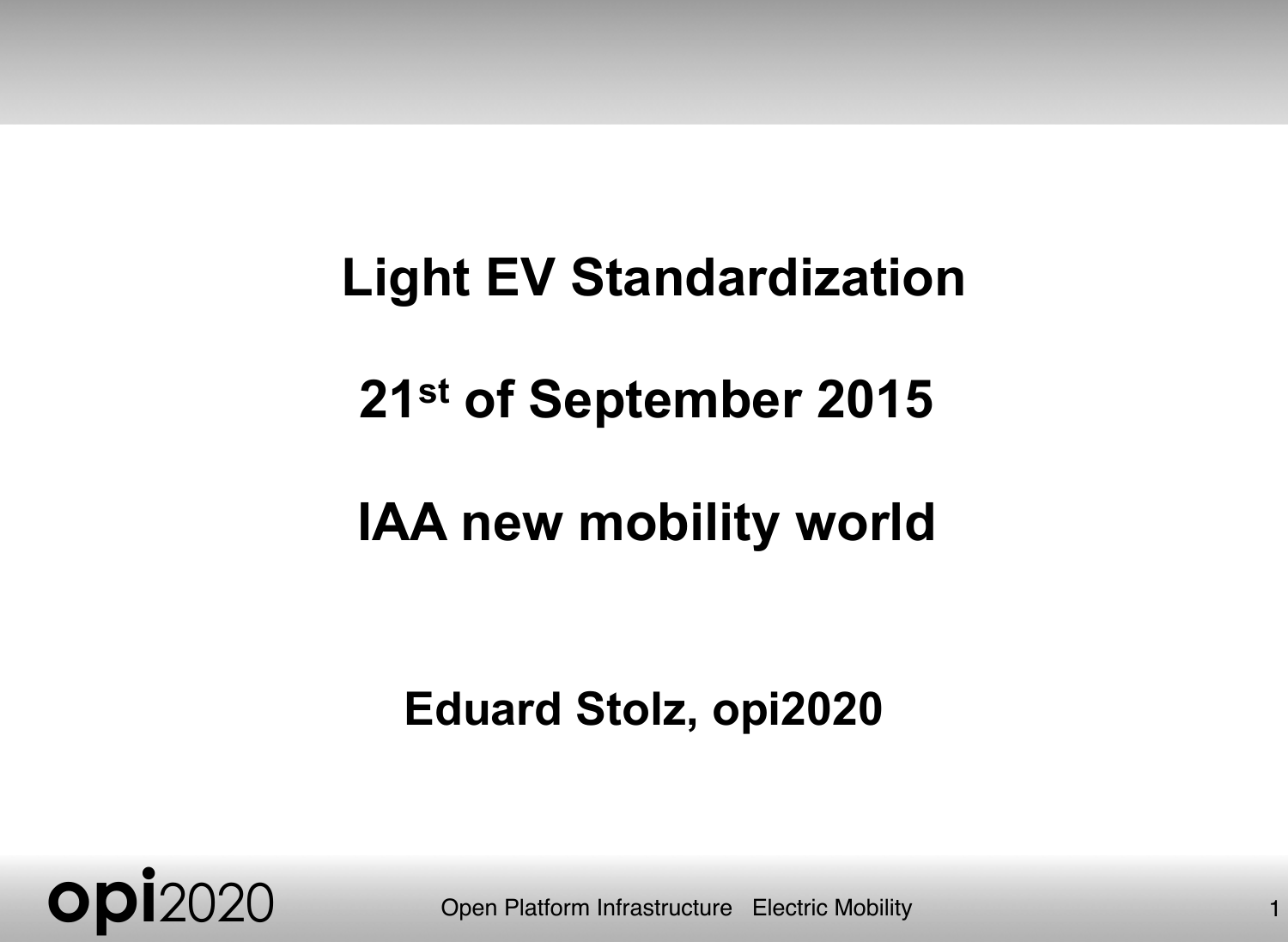

**opi**2020 Open Platform Infrastructure Electric Mobility <sup>2</sup>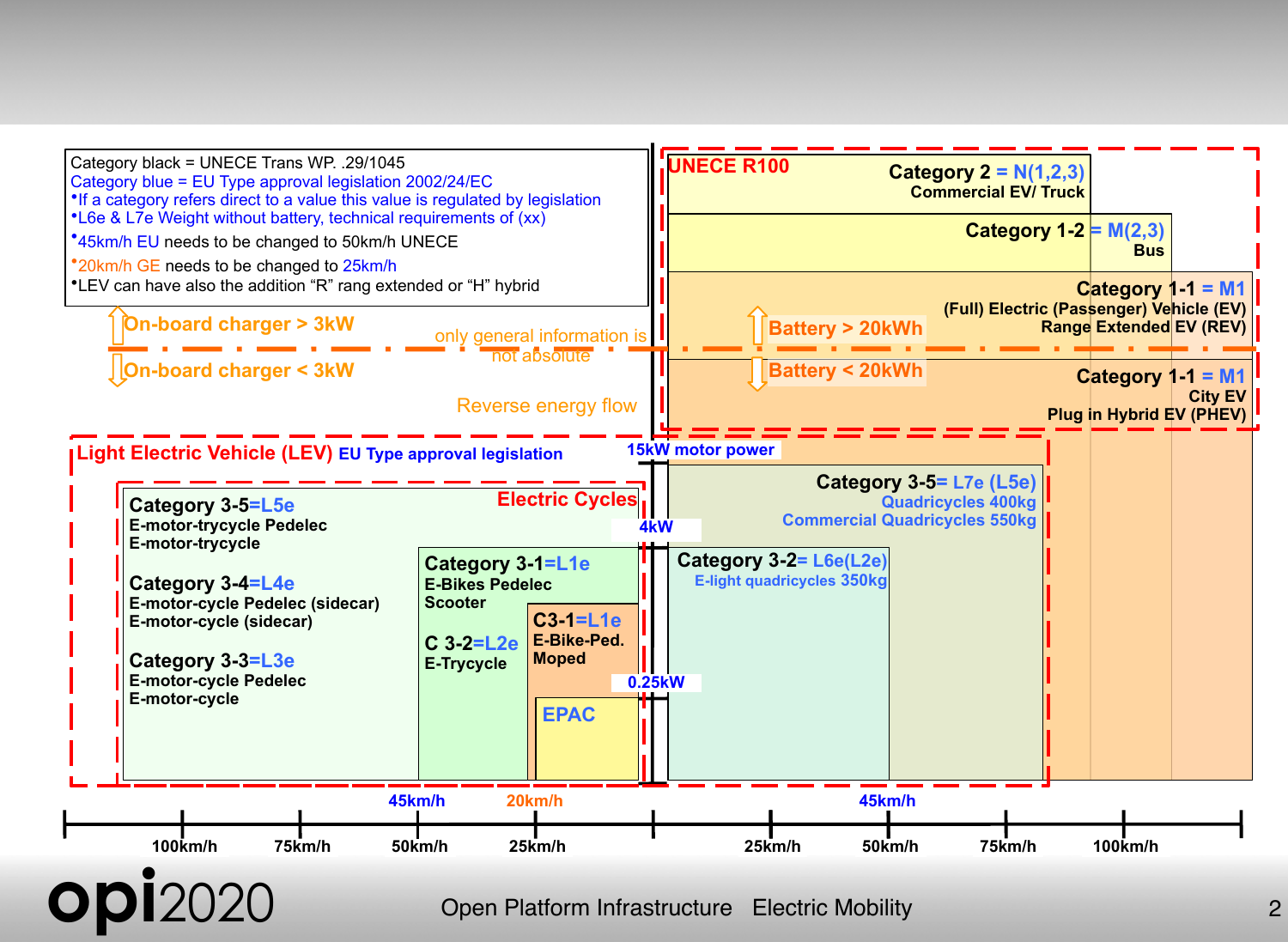#### **An overview of the standardization**

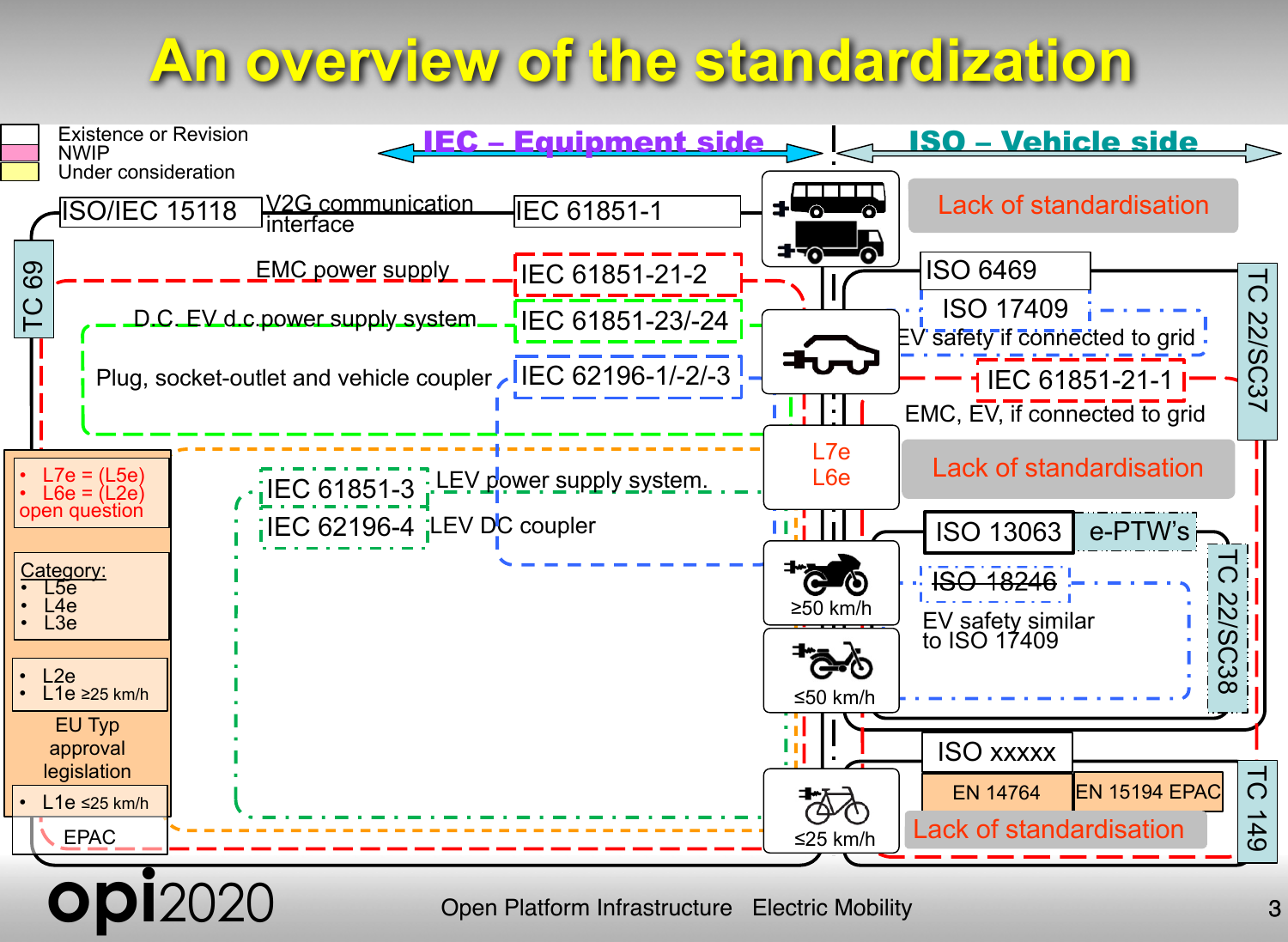#### **An overview of the standardization**

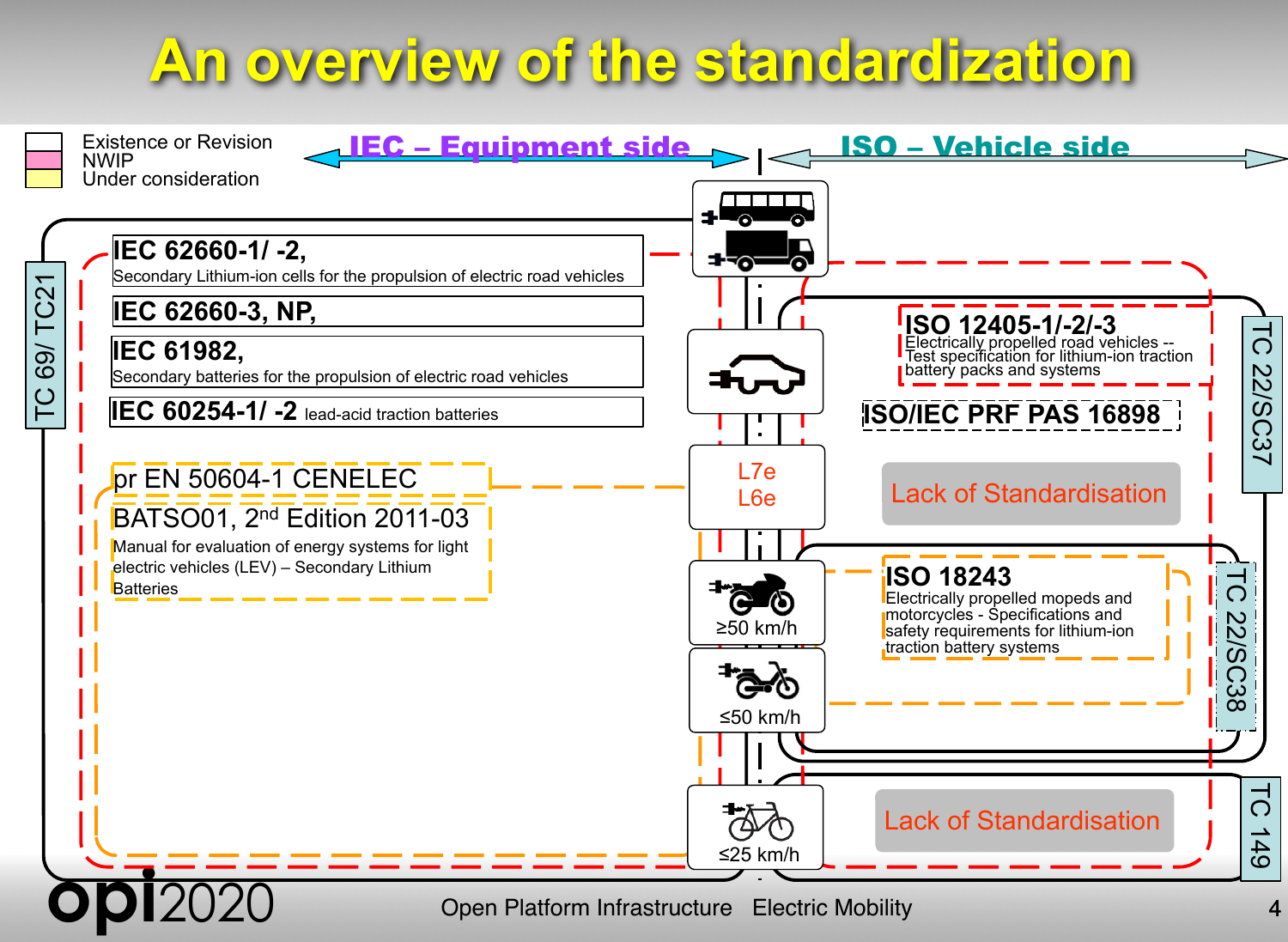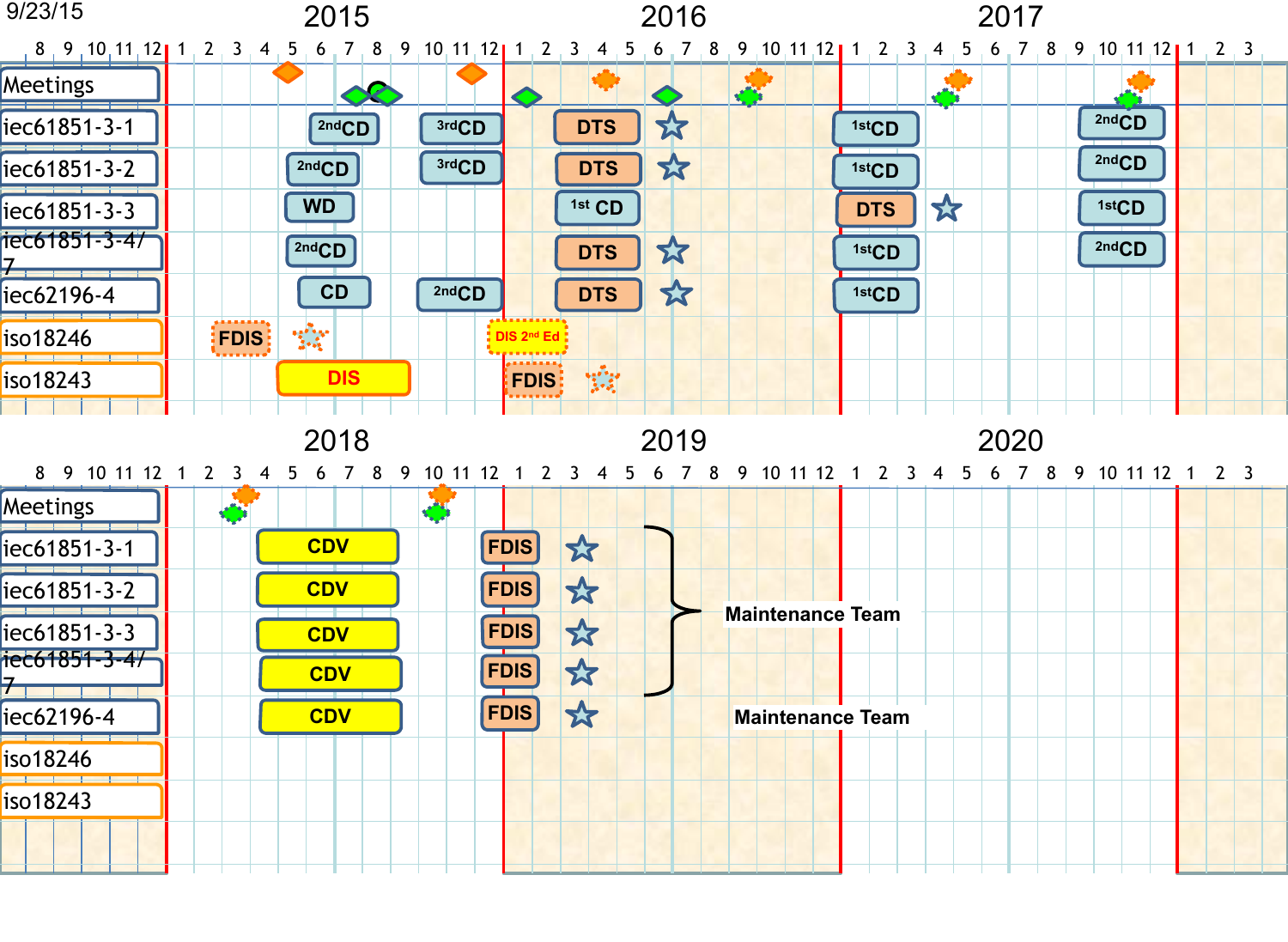## **The present situation**

- There are millions of electric two and three wheel vehicles
- Many of the manufacturers refer to the IEC 60335-2-29 for the design of the chargers
- This standard does not adequately cover the specific needs of this class of vehicle (charging outside …)
- TC61 covers domestic applications and TC69 covers the charging of electric vehicles.
- TC69 wishes to work with TC61 to ensure that specific requirements be established that extend the IEC 60335-2-29 to this market.
- Initially this extra text will be included in a TC69 standard, and may be later adopted by TC61

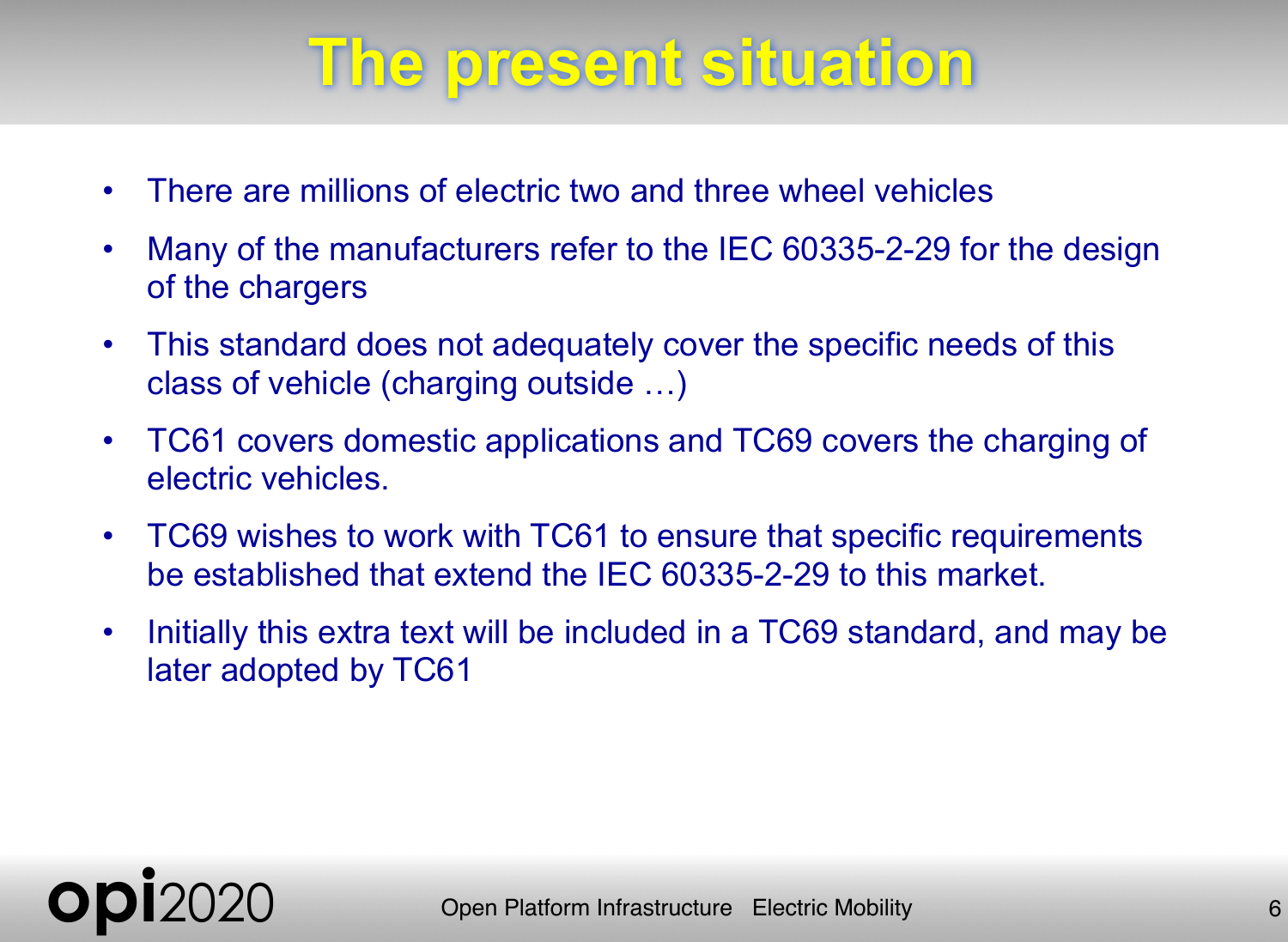# **Safety considerations**

The safety concept in the IEC61851-3 series is based on several important points.

- Communication between the various devices (active or passive) in the "Energy Management System" (EMS) as described in the IEC 61851-3 series.
	- not communication as such, but the presence or absence of communication is one of the safety aspects;
	- communication can be done only if ALL circuits are closed, or simply all plugs or vehicle connectors are fully inserted. As long as this is not met, ALL devices are switched off (inactive) i.e. no contact voltages with more than 12 V DC (communication voltage) at any location of the system;
	- until all devices in the system have agreed to work together, the system is not switched on, the switches of the single active devices are set to "Off".

There are some more requirements to be fulfilled to get the system in work "active".

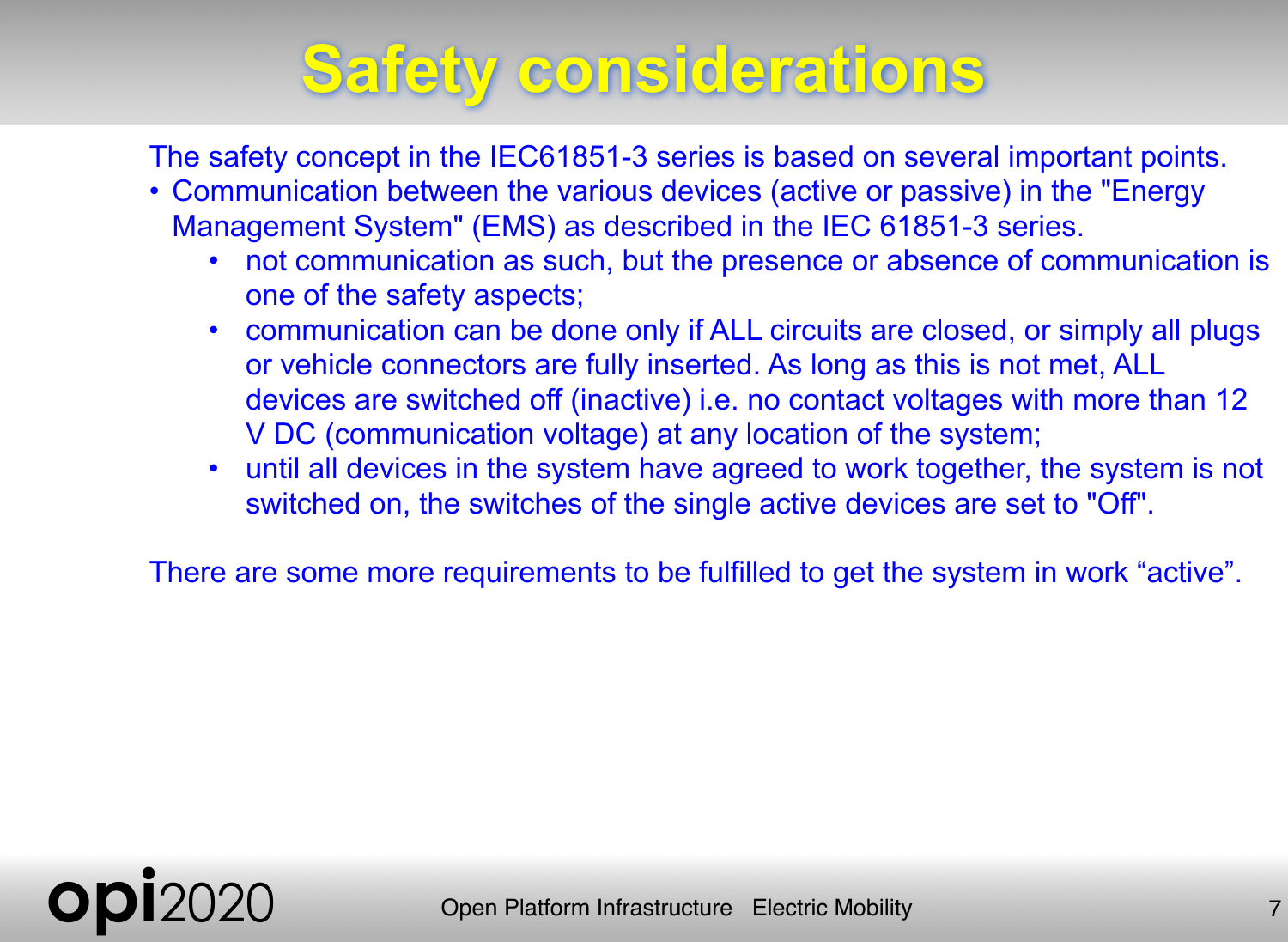### **Safety considerations**

- The above mentioned issues force the JPT61851-3 to cover ALL the devices in one series of standards. The battery system and the voltage converter unit (VCU) (everyday language "charger") are not independent units, which can be specified independently. This is one of the reasons we call the "charger" VCU because it is not a simple and stupid "charger" it is an active device in a complete system which has to be handled by a single group.
- By the way it should be mentioned that the IEC 61851-3 series fulfills an important mandate of the EU Commission, the mandate M468 the EU Commission is asking explicitly for a single charger for all electric vehicle. That this demand is going too far is clear, with the Standard IEC 61851-3 the mandate can be met for the light-EVs.
- As known from the mobile phones, the "charger" has a much longer life expectancy than the battery and the EV. (This was one of the reasons for the mandate 468).

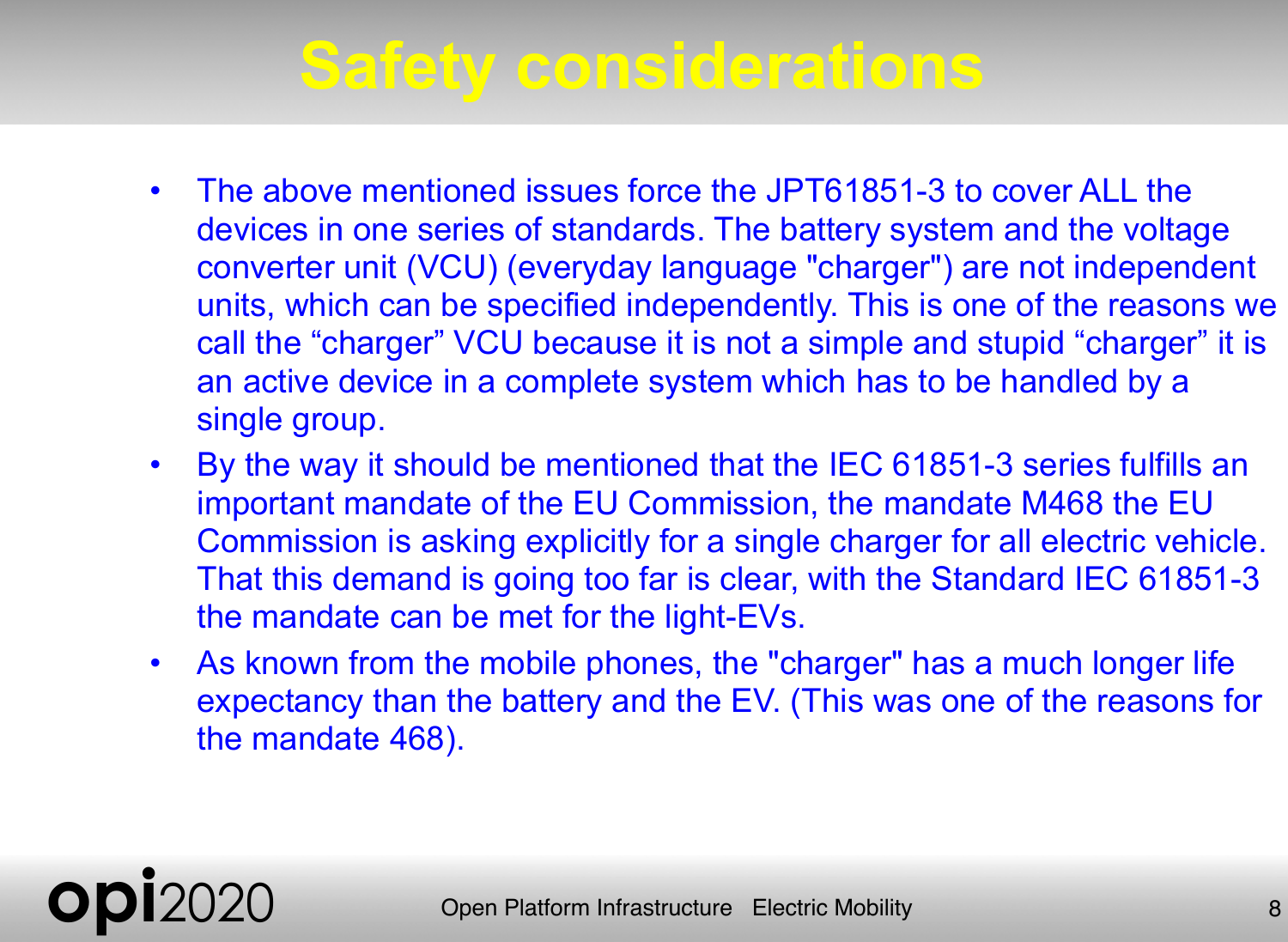### **Safety considerations**

This concerns in particular:

•*Classification*

- *Characteristics of EV supply equipment and output*
- *Protection against harmful ingress of water*
- *Special environmental conditions*
- *Protection against electric shock*
- *Rated Voltages*
- •*Protection against access to live parts*
- •*Moisture resistance*
	- *Protection against ingress of water*
- •*Components*
	- *Plugs and socket-outlets and vehicle couplers*
- •*Supply connection and external flexible cords*
	- *Portable voltage converter units*
	- *Appliance Inlets and interconnection cords*
- •*The mechanical resistance,*
- •*The insulation level between the AC input and the DC output,*
- •*The marking.*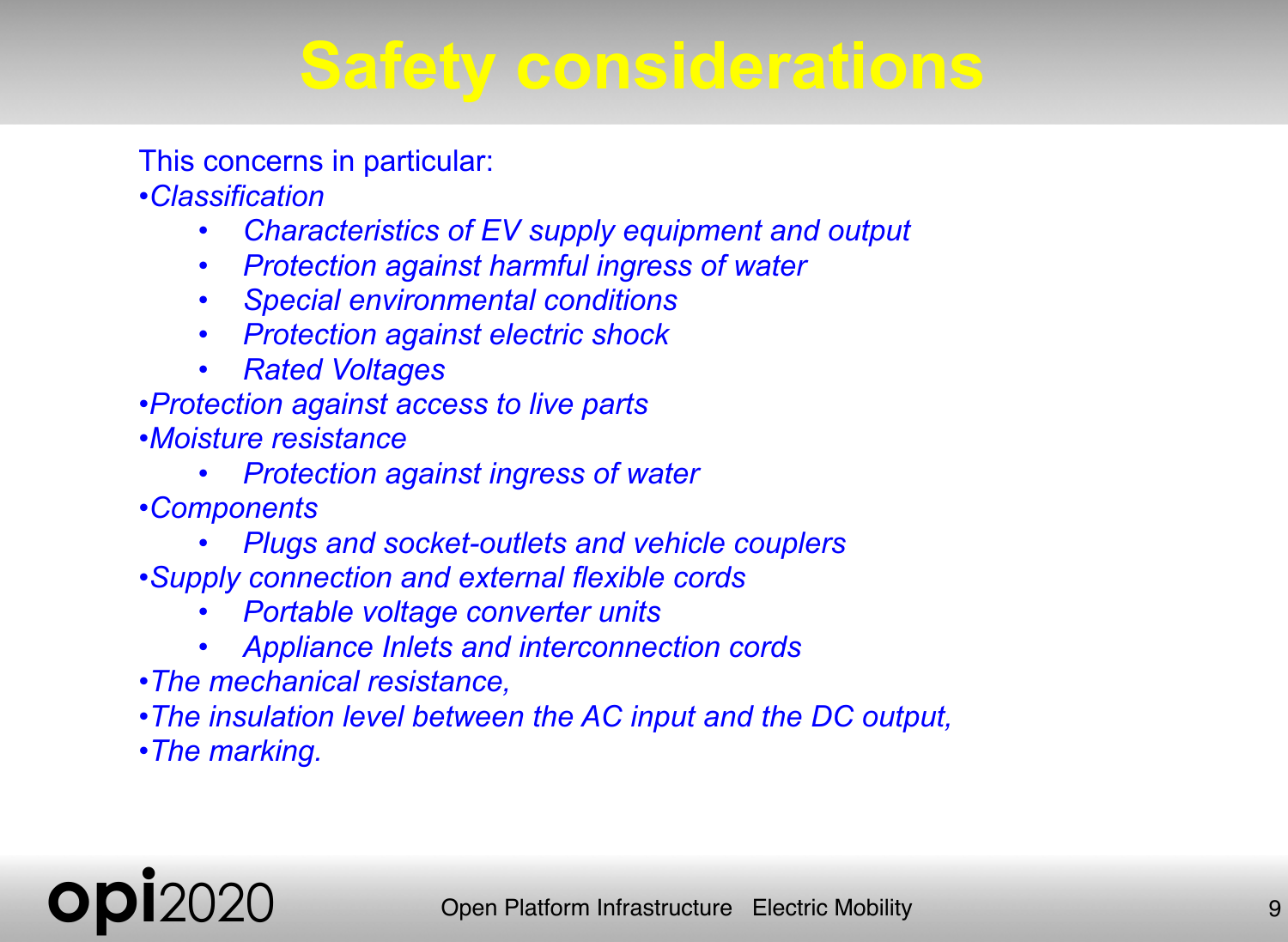# **More Information:**

- Working in the field of electro mobility since 1986
- Manager of Elektromobil Club of Switzerland between 1993 and 2009
- Manager of Park & Charge since 1998
- Manager of LEMnet since 1998
- Member of IEC TC64, 60364-7-722
- Member of IEC TC 69, 61851-1/-21/-22/-23/-24
- Member of IEC TC 69, 62840 Battery Swap Systems
- Member of IEC TC 77, EMC, Cispre
- Convenor ISO/IEC JPT 61980 Wireless power transfer
- Convenor ISO/IEC JPT 61851-3 LEV, Light electric vehicles
- Convenor ISO/IEC JPT 62196-4 LEV, Vehicle-coupler
- Member of IEC TC 23h EV couplers IEC62196-1/-2/-3
- Member of IEC TC 23e IC-CPD, IEC62572
- Member of ISO TC22/SC31/SC37/SC38/SC40 and TC149
- Member of eM-CG (e-Mobility Coordination Group of the EU)
- Member CENELEC TC69x
- Convenor CENELEC TC69x WG3 Wireless power transfer
- Convenor CENELEC TC69x WG5 Light electric vehicles, two- and three-wheel vehicles
- Member of CENELEC TC23bx, TC21x
- Member of CEN 301
- Member of CEN 333

#### **Open Platform Infrastructure Electric Mobility 1010**